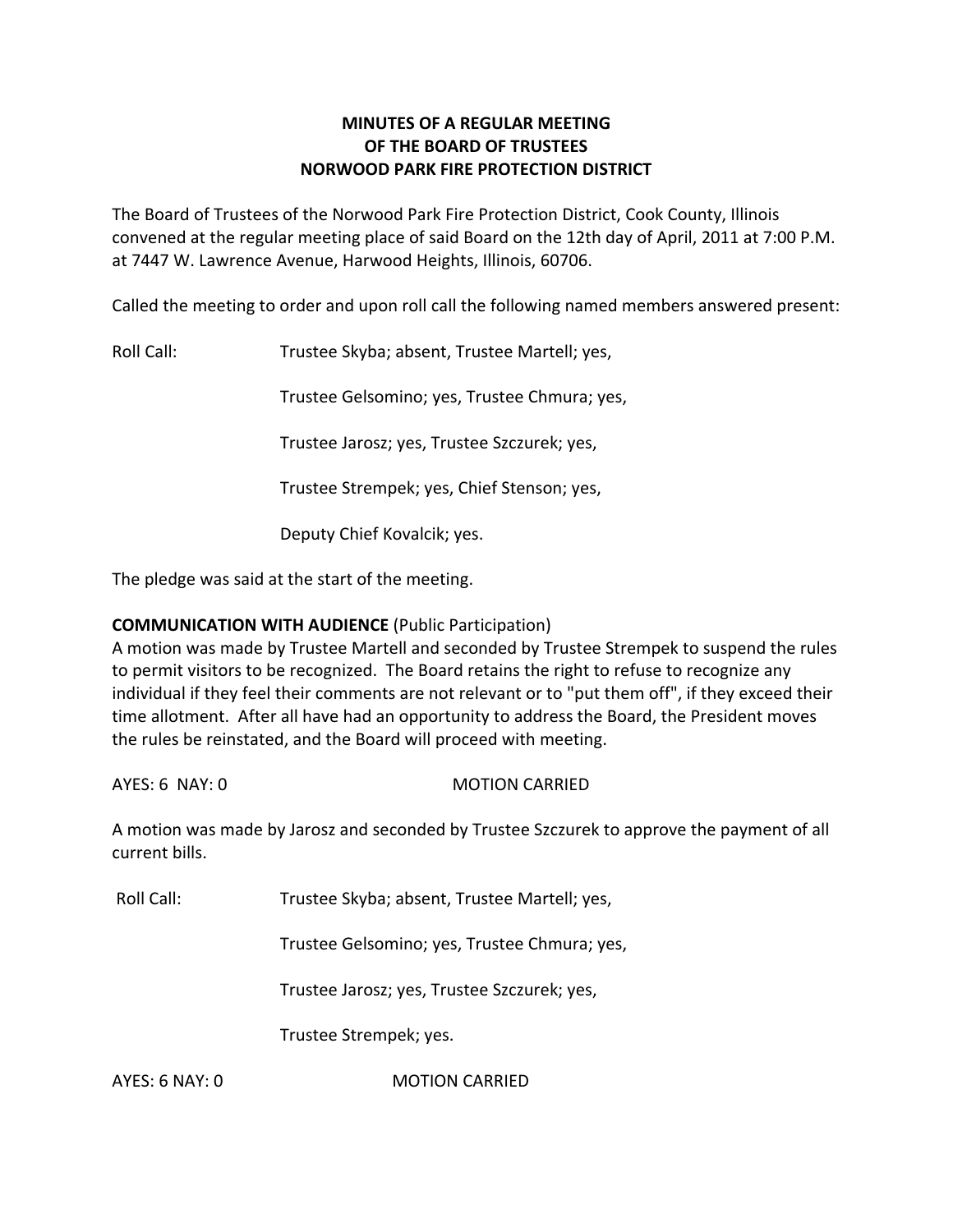A motion was made by Trustee Szczurek and seconded by Trustee Gelsomino to approve the minutes of the Regular meeting held on March  $8^{\text{th}}$ , 2011.

Roll Call: Trustee Skyba; absent, Trustee Martell; yes,

Trustee Gelsomino; yes, Trustee Chmura; yes,

Trustee Jarosz; abstain, Trustee Szczurek; yes,

Trustee Strempek; yes.

AYES: 6 NAY: 0 MOTION CARRIED

#### **TREASURER'S REPORT**

# Schedule of Assets (Arising from Cash Transactions) March 31, 2011

#### Assets

| Checking and money market accounts (interest rate):      |                    |
|----------------------------------------------------------|--------------------|
| Plaza Bank checking (0.046%)                             | \$<br>701          |
| Plaza Bank money market (0.295%)                         | 853,607            |
| Plaza Bank checking- Public Education                    | 573                |
| Plaza Bank ambulance billing money market (0.295%)       | 257,752            |
| Plaza Bank-Medical 1003102                               | 3,069              |
| Suburban Bank & Trust                                    | 0                  |
| Total checking and money market accounts                 | 1,115,702          |
| Certificates of deposit (interest rate and maturity):    |                    |
| Scottrade Brokerage Account                              | 207,838            |
| Plaza Bank (1.10%, 03/02/12)                             | 608,371            |
| Parkway Bank and Trust (1.35% 05/10/11)                  | 517,749            |
| Plaza Bank (1.091% 01/17/12)                             | 121,511            |
| Plaza Bank (1.10% 03/18/12)                              | 413,004            |
| Plaza Bank (1.340% 06/23/11)                             | 461,715            |
| Belmont Bank (4.10% 05/21/11)                            | 486,801            |
| Parkway Bank and Trust (1.50% 07/07/11)                  | 349,636            |
| Total certificates of deposit                            | 3,166,625          |
| Total checking, money market and certificates of deposit | <u>\$4,282,327</u> |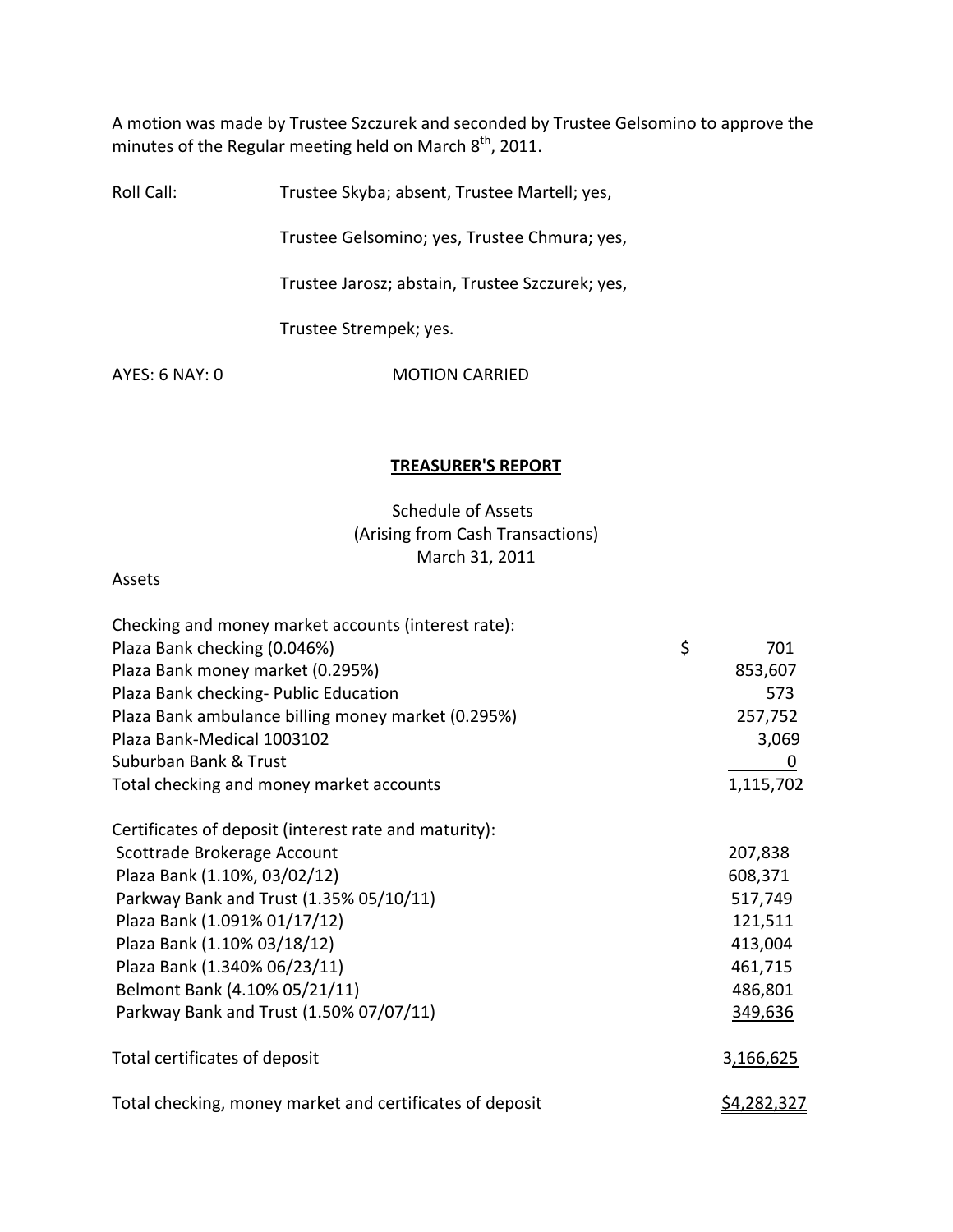Trustee Martell talked about CD rates. He asked if we have received 55% of our tax money. Chief explained that as of March  $31<sup>st</sup>$  we were well below 50% but we have received a couple large deposits in April.

Motion by Trustee Szczurek, seconded by Trustee Jarosz to approve the Treasurer's report as presented from the Financial Statement for March 2011**.**

| Roll Call:     | Trustee Skyba; absent, Trustee Martell; yes, |  |
|----------------|----------------------------------------------|--|
|                | Trustee Gelsomino; yes, Trustee Chmura; yes, |  |
|                | Trustee Jarosz; yes, Trustee Szczurek; yes,  |  |
|                | Trustee Strempek; yes.                       |  |
| AYES: 6 NAY: 0 | <b>MOTION CARRIED</b>                        |  |

## **Chiefs Report:**

All Trustees received a copy of the alarm report.

All Trustees received a copy of the inspection report along with the list of completed inspections for this month.

I included in your packets all information on the summer internship position. We will put it on the website with a deadline prior to the next board meeting. If we approve it they can start as early as the last week in May or the first week in June.

There were some questions board members had about our CPR classes. We hold CPR classes and first aid classes in our facility every other month. We also hold them for groups in our area; this includes Police, Dispatchers, Teachers, Lifeguards, Dental and Doctors offices etc. Paramedic Kurt Seiler teaches the classes. The cost of the classes every other month is \$30/pp this includes books. We do not charge Police, Dispatchers, teachers and lifeguards. Any other groups we charge \$30/pp or \$20 if they do not want to purchase the books. If there are less than 2 people in a class we cancel until the next scheduled class. This is a great service we provide and the people are very thankful. The board discussed holding these classes. They explained to the Chief that they would like to know and approve any free classes.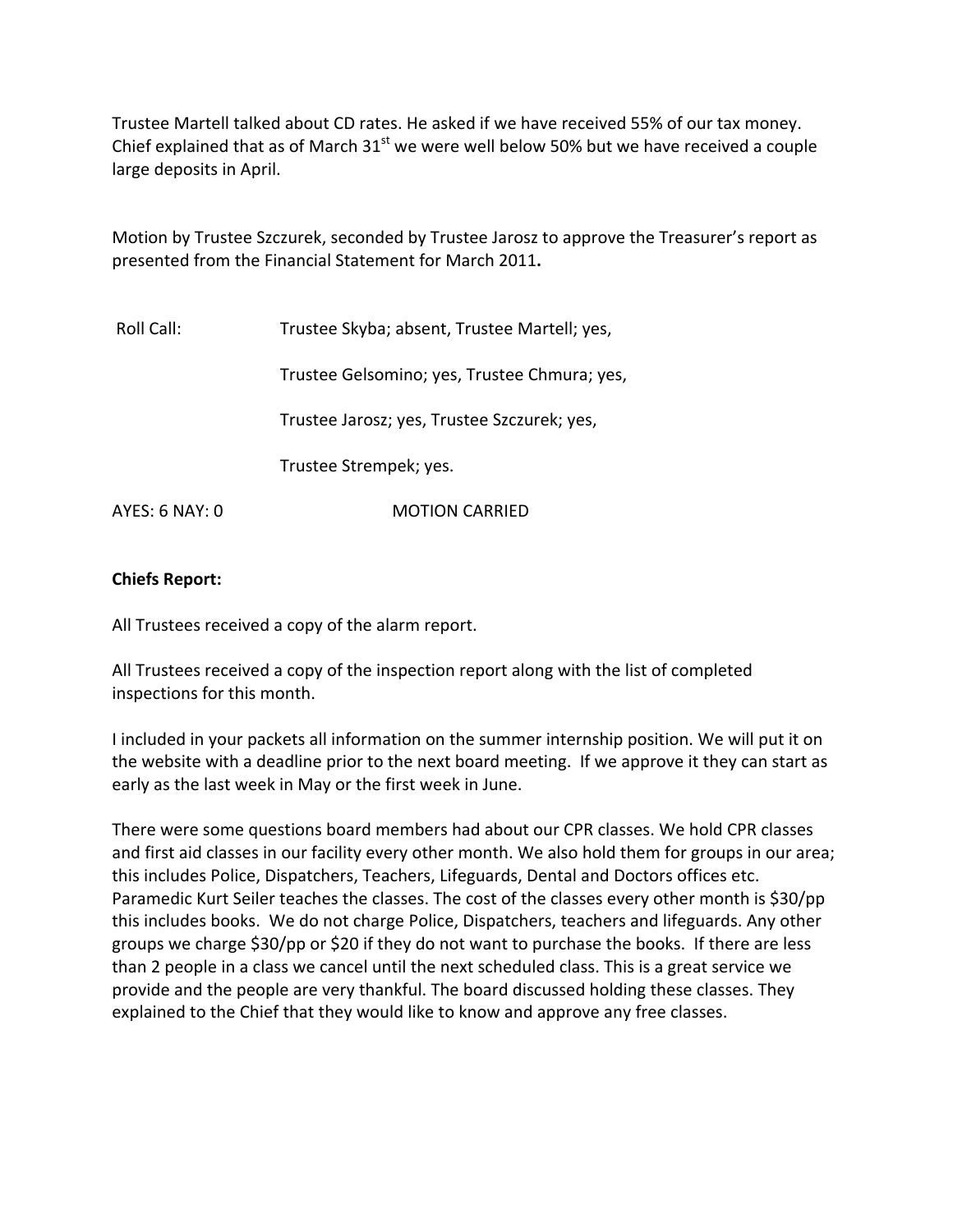If you remember we requested our renewal for Dental and Medical to be changed to July  $1^{st}$ . Dental had a renewal date of April 1<sup>st</sup> and Medical August 1<sup>st</sup>. I have received confirmation that both requests have been approved. This will now coincide with our fiscal year.

Truck #104 was in the shop having rust removed from the frame. This is a 1994 vehicle and we are hoping to get 30 years out of it. A new one now cost around \$1,000,000. We have been experiencing some oil leaks and we had them check it out while it was in the shop. They found that where it was leaking is a bad sign. They contacted Inland Detroit and they said it would be in need of an overhaul in the very near future. They said once they started we would need to be aware that if it needed a total overhaul it would be about \$35,000. They suggested we keep our eye on it and get as much time as we can out of it. Once the leaks got too bad we would need to address the overhaul.

I have been replacing mattresses as needed. We tried using Costco but we had to return them do to the quality. We searched around and purchased the last two from furniture city for \$450 each. There are 13 beds here and we will be replacing most of them over the next year.

I have new docking stations on the agenda for the ambulance computers. The old ones are original and we are having problems with the contact pins. We found out yesterday that the ones quoted on the agenda will not work. I worked with Trustee Strempek and went through a state purchase for the correct docks. The price is higher and he will explain it in his technology report. We also can use another laptop; we currently are using an original on the Engine. This is almost 8 years old; we have a price quote from the state purchase that we will discuss in the technology report.

We will be working on the new budget next month. The new Engine will be on that budget. We currently have a 1996, and a 2001 Pierce. We would like to end up with a 2001 and a 2011 then replace the 2001 when it is 15 to 20 years old. Pierce is part of the Northwest municipal group purchase. Deputy Chief Kovalcik and I met with Pierce at the conference in Indianapolis to gather ideas. It takes approx. 9 months from ordering to delivery. Trustee Martell discussed leasing options on the new Engine.

A motion was made by Trustee Martell and seconded by Trustee Jarosz to accept the Chiefs report as presented for March 2011.

AYES: 6 NAY: 0 MOTION CARRIED

**Presidents Report:** 

Nothing to report.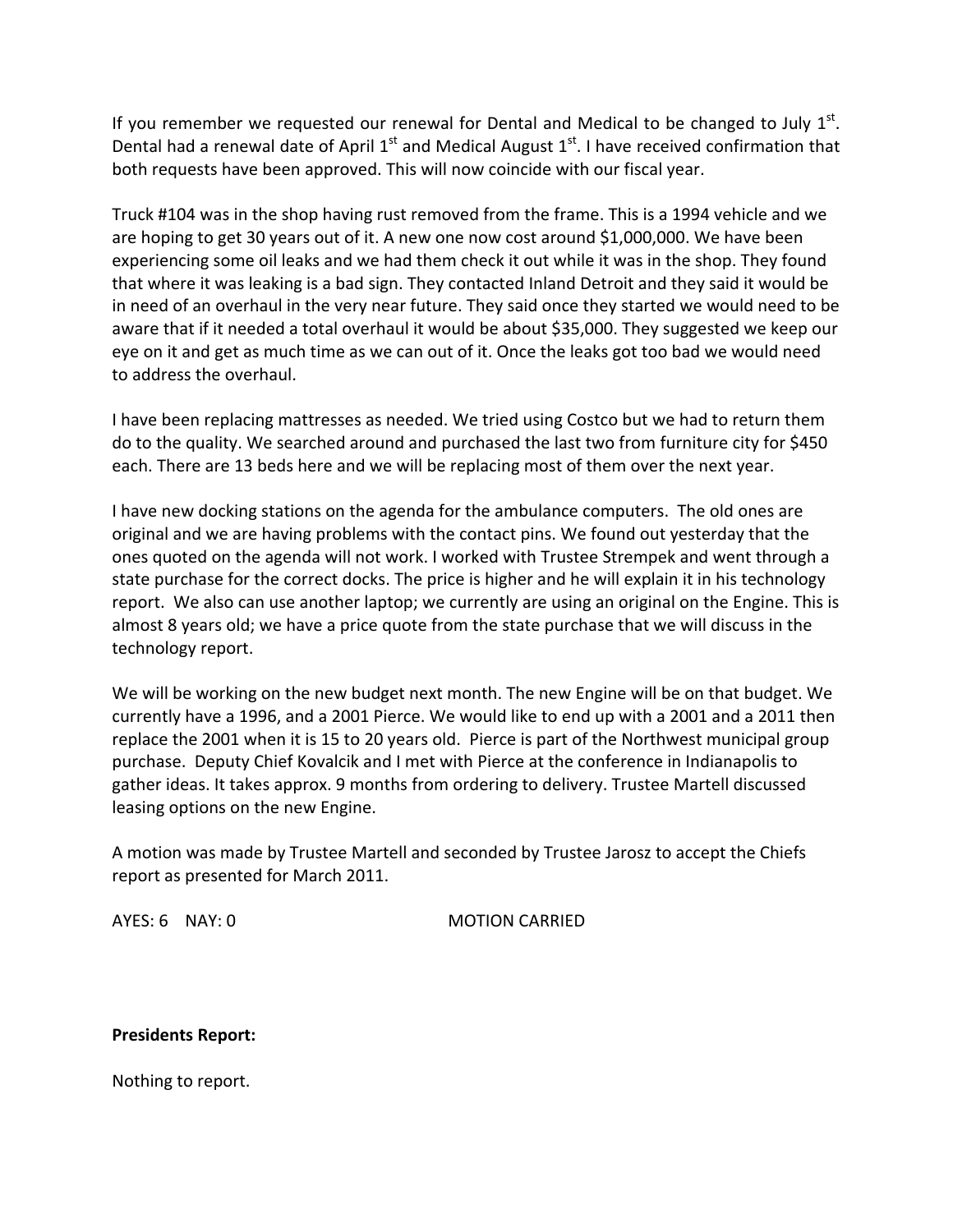## **Committee Reports:**

Finance Committee‐ Chairman Trustee Chmura stated nothing at this time.

Building and Equipment Committee‐ Chairman Trustee Gelsomino stated the Chief went over everything.

Technology and PR Media Committee‐ Chairman Trustee Strempek stated that he would explain the purchase s when the motion came up.

Policy Committee‐ Chairman Trustee Skyba absent.

Pension Fund- Trustee Martell stated there was a meeting next week. Trustee Chmura talked about the e mail received from the Department of Insurance stating they did not receive the annual report. He explained that he confirmed that this was false and they did receive the report.

### **Old Business:**

None.

#### **New Business**:

Motion by Trustee Martell and seconded by Trustee Strempek to approve the payout of sick time buyback to the following: Randy Davis‐ 144 hours \$4,085.28 Paul Kossifologos‐ 120 hours \$3,264.00 Total buyback‐ \$7,349.28

| Roll Call: | Trustee Skyba; absent, Trustee Martell; yes, |  |
|------------|----------------------------------------------|--|
|            |                                              |  |

Trustee Gelsomino; yes, Trustee Chmura; yes,

Trustee Jarosz; yes, Trustee Szczurek; yes,

Trustee Strempek; yes.

AYES: 6 NAY: 0 MOTION CARRIED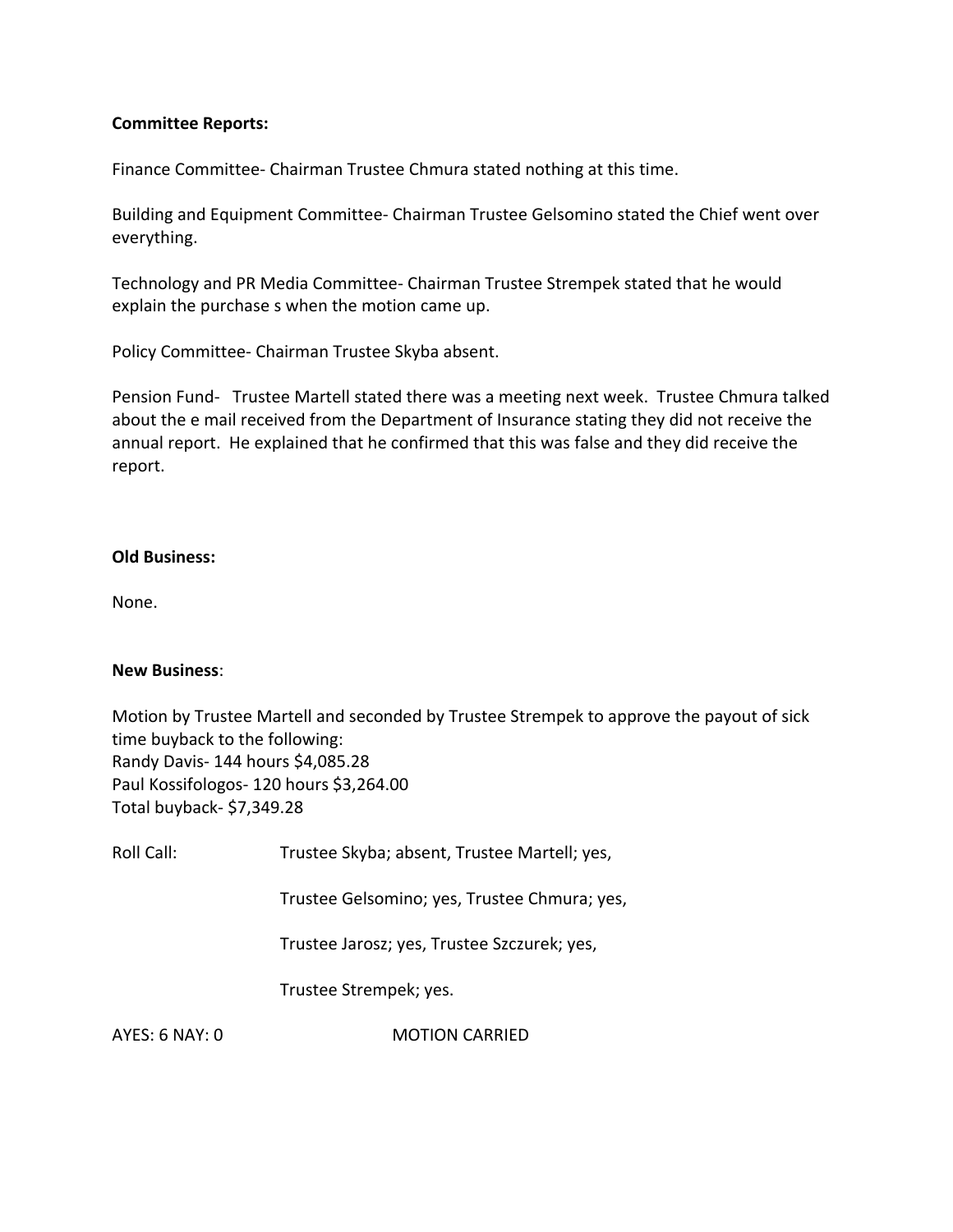Motion by Trustee Gelsomino and seconded by Trustee Martell to purchase 7 Halo escape systems at a cost not to exceed \$2,100.00 from Xtreme Rescue.

Roll Call: Trustee Skyba; absent, Trustee Martell; yes, Trustee Gelsomino; yes, Trustee Chmura; yes, Trustee Jarosz; yes, Trustee Szczurek; yes, Trustee Strempek; yes. AYES: 6 NAY: 0 **MOTION CARRIED** 

Motion by Trustee Jarosz and seconded by Trustee Gelsomino to purchase 3 Toughbook docking stations at a cost of \$599.00 each, for a total cost of \$1,797.00 plus shipping from CDS as part of a state Purchase.

Roll Call: Trustee Skyba; absent, Trustee Martell; yes,

Trustee Gelsomino; yes, Trustee Chmura; yes,

Trustee Jarosz; yes, Trustee Szczurek; yes,

Trustee Strempek; yes.

AYES: 6 NAY: 0 MOTION CARRIED

Motion by Trustee Gelsomino and seconded by Trustee Martell to purchase one (1) Panasonic Toughbook laptop, 2 GB of memory and 5 year Protection Plus warranty from CDS for \$3,796.00 plus shipping as part of a State Purchase.

Roll Call: Trustee Skyba; absent, Trustee Martell; yes,

Trustee Gelsomino; yes, Trustee Chmura; yes,

Trustee Jarosz; yes, Trustee Szczurek; yes,

Trustee Strempek; yes.

AYES: 6 NAY: 0 MOTION CARRIED